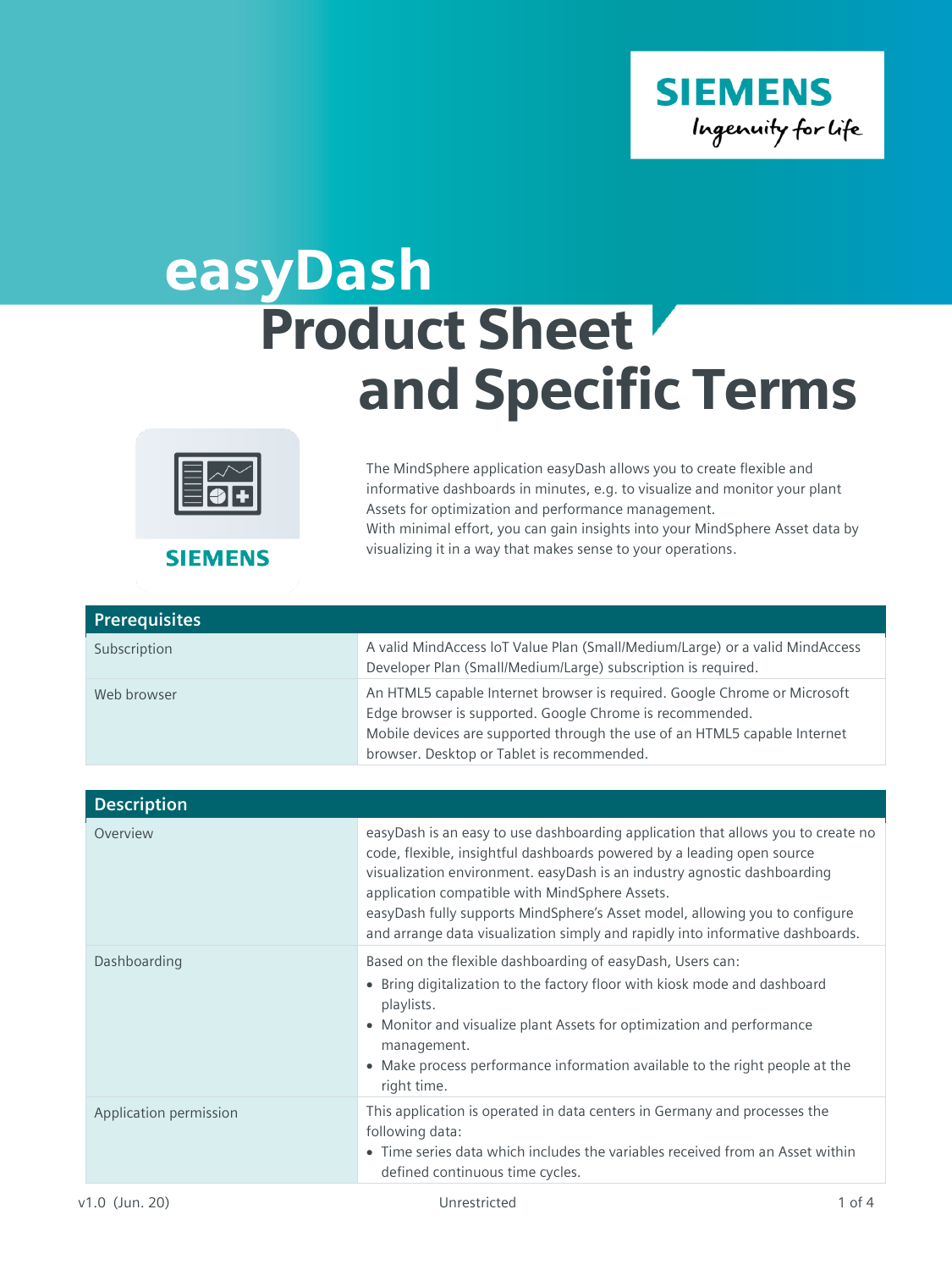| • Asset configuration data which describes the Asset (e.g. name, location).<br>The application performs the following activities which modify or amend Your |
|-------------------------------------------------------------------------------------------------------------------------------------------------------------|
| Content in your MindAccess Account on your behalf:                                                                                                          |
| Read access on your time series data:                                                                                                                       |
| • The application reads uploaded data from your data repository to evaluate and                                                                             |
| process certain information presented in different views within this                                                                                        |
| application.                                                                                                                                                |
| Read access on your configuration data for your Asset and agent:                                                                                            |
| • Read access on Asset and agent configuration data is required in order to use                                                                             |
| the functionalities of this application.                                                                                                                    |

| <b>Pricing Model</b>     |                                                                                                                                                                                                                                                                                                                                                                                                                                                                                                                                                                                                                                                                                                                                                                                                                                                                                                                                                                                                                                                                                                                                    |                                                                                        |
|--------------------------|------------------------------------------------------------------------------------------------------------------------------------------------------------------------------------------------------------------------------------------------------------------------------------------------------------------------------------------------------------------------------------------------------------------------------------------------------------------------------------------------------------------------------------------------------------------------------------------------------------------------------------------------------------------------------------------------------------------------------------------------------------------------------------------------------------------------------------------------------------------------------------------------------------------------------------------------------------------------------------------------------------------------------------------------------------------------------------------------------------------------------------|----------------------------------------------------------------------------------------|
| Fee for                  | <b>Base subscription</b>                                                                                                                                                                                                                                                                                                                                                                                                                                                                                                                                                                                                                                                                                                                                                                                                                                                                                                                                                                                                                                                                                                           | <b>Upgrade subscription</b>                                                            |
|                          | 200 000 Queries /month                                                                                                                                                                                                                                                                                                                                                                                                                                                                                                                                                                                                                                                                                                                                                                                                                                                                                                                                                                                                                                                                                                             | Additional 200 000 Queries /month                                                      |
| <b>Billing cycle</b>     | Yearly in advance                                                                                                                                                                                                                                                                                                                                                                                                                                                                                                                                                                                                                                                                                                                                                                                                                                                                                                                                                                                                                                                                                                                  | Yearly in advance                                                                      |
| <b>Base subscription</b> | Base subscription allows access and use of the application with up to 200 000<br>Queries per month for the number of Users and subtenants included in your<br>MindAccess IoT Value Plan or MindAccess Developer Plan subscription.                                                                                                                                                                                                                                                                                                                                                                                                                                                                                                                                                                                                                                                                                                                                                                                                                                                                                                 |                                                                                        |
| Upgrade subscription     | Upgrade subscription for Queries is available in 200 000 increments. If the<br>amount of Queries per month exceeds the number of Queries included in the<br>base subscription, the upgrade subscription is required.                                                                                                                                                                                                                                                                                                                                                                                                                                                                                                                                                                                                                                                                                                                                                                                                                                                                                                               |                                                                                        |
| Payment terms            | The fees for the base and upgrade subscriptions are charged yearly in advance.                                                                                                                                                                                                                                                                                                                                                                                                                                                                                                                                                                                                                                                                                                                                                                                                                                                                                                                                                                                                                                                     |                                                                                        |
| <b>Subscription Term</b> | Subscription Term for the base subscription is 1 year. The Subscription Term for<br>any upgrade subscription is also 1 year and co-terminates with the Subscription<br>Term for the base subscription of easyDash.                                                                                                                                                                                                                                                                                                                                                                                                                                                                                                                                                                                                                                                                                                                                                                                                                                                                                                                 |                                                                                        |
| Adaptation of fees       | We may change or add new fees (collectively referred to as "Fee Change") due to<br>and to the extent required to reflect: (i) changes in the quality or functionalities<br>of the Service; (ii) material changes in market conditions; (iii) general increases<br>in wages or other employment costs; and/or (iv) changes in procurement costs<br>due to price changes made by our suppliers, in each case to the extent that the<br>Change at least 60 days in advance of the effective date of the Fee Change.                                                                                                                                                                                                                                                                                                                                                                                                                                                                                                                                                                                                                   | changes affect our provision of the agreed Service. We will notify you of any Fee      |
| Trial                    | product description in the applicable Order Form. Any application delivered as a<br>Trial is a "Free of Charge Service" as that term is defined in the MMA. We will<br>notify you by email of the exact start and end date of the Subscription Term for<br>the Trial ("Free Trial Period").<br>You may terminate the Trial at any time during the Free Trial Period by providing<br>written notice to trial@mindsphere.io no later than 14 days prior to the end date<br>of the Free Trial Period. We may terminate your access to the Trial at any time<br>after receipt of your written termination notice. Termination of the Trial shall<br>also result in termination of the respective corresponding paid subscription<br>ordered.<br>During the Free Trial Period, our standard support and service level obligations<br>do not apply. We may however, at our sole discretion, make certain free of<br>charge support services available to you. Upon expiration of the Free Trial<br>Period, the Subscription Term for the respective corresponding paid subscription<br>will begin, and you will be invoiced accordingly. | "Trial" refers to an application that has been designated as a "trial" offering in the |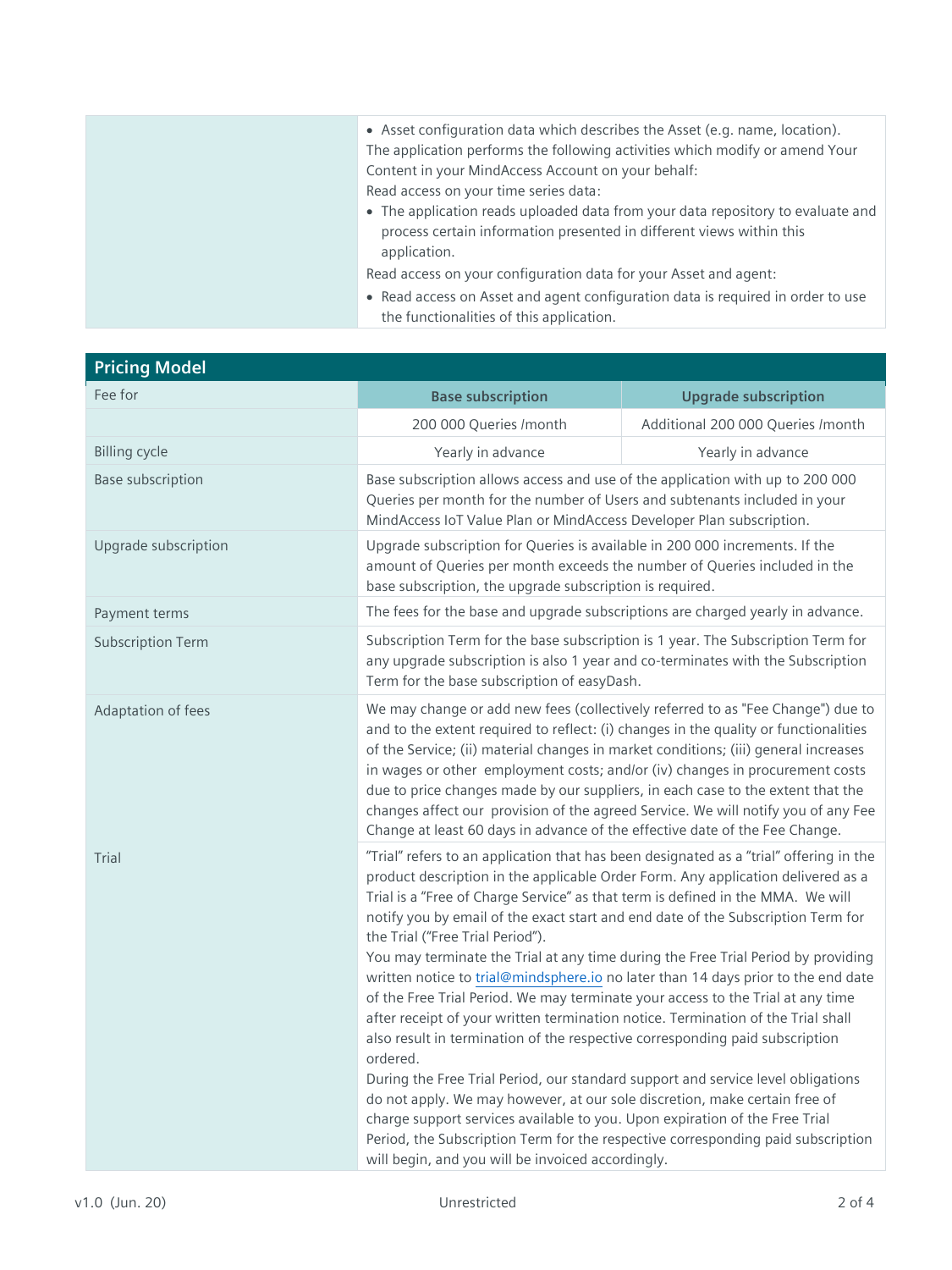| <b>Specific Terms</b>                            |                                                                                                                                                                                                                                                                                                                                                                                                                                                                                                                                                                                                                                                                                                                                                                                                                                                                                                                                                                                                                  |
|--------------------------------------------------|------------------------------------------------------------------------------------------------------------------------------------------------------------------------------------------------------------------------------------------------------------------------------------------------------------------------------------------------------------------------------------------------------------------------------------------------------------------------------------------------------------------------------------------------------------------------------------------------------------------------------------------------------------------------------------------------------------------------------------------------------------------------------------------------------------------------------------------------------------------------------------------------------------------------------------------------------------------------------------------------------------------|
| Service Level Agreement                          | The Monthly Uptime Percentage for this application is at least 90%. Monthly<br>Uptime Percentage is defined in the MindSphere Supplemental Terms available<br>on www.mindsphere.io/terms.                                                                                                                                                                                                                                                                                                                                                                                                                                                                                                                                                                                                                                                                                                                                                                                                                        |
| Application use rights                           | This application can be used as part of OEM Services as described in the Specific<br>Terms for MindAccess loT Value Plan, published on www.mindsphere.io/terms.<br>Under the Account of your MindAccess IoT Value Plan, you may permit Users of<br>Third Parties to access and use this application for the purpose of receiving a<br>service from you.                                                                                                                                                                                                                                                                                                                                                                                                                                                                                                                                                                                                                                                          |
| Third Party Terms                                | The application contains Third Party services, including open source software,<br>commercial software, or software-related managed services, specifically from<br>Grafana Labs, which are subject to additional or different terms, license rights,<br>or require certain notices by their licensors, which we are obliged to pass on to<br>you as your licensor and to which you agree to abide ("Third Party Terms"). The<br>Third Party Terms are made available via the following web link:<br>https://sie.ag/MindSphere-ThirdParty_easyDash.                                                                                                                                                                                                                                                                                                                                                                                                                                                                |
| Changes to the Product Sheet & Specific<br>Terms | We may update this document from time to time during a Subscription Term in<br>order to reflect any changes agreed with or imposed by our subcontractors<br>(including changes in open source software license terms) or when we introduce<br>new features, supplements, enhancements or capabilities (e.g. that were not<br>previously included with the subscription but added for no additional fee).<br>Changes shall become binding upon release of a new version of this document<br>on www.mindsphere.io/terms.<br>We may update this document from time to time during a Subscription Term for<br>other reasons. We will notify you at least 90 days prior to such change, and you<br>may terminate the subscription 30 days prior to the change effective date. In the<br>event of such termination, we will refund any prepaid amounts for this<br>application on a pro-rata basis for the remaining Subscription Term.<br>These changes shall become binding with expiration of the 90 days deadline. |
| Support                                          | Remote support for this application is available.<br>You have to ensure remote access to your local networks for e.g. remote-<br>diagnoses.<br>Support may be contacted via email: mindsphere.support.au@siemens.com.<br>Support request emails should include customer details such as tenant name<br>and admin email address for any technical issues to allow for provisioning<br>testing/correction.<br>Hours of operation are Monday through Friday, 8:00 am to 5:00 pm AEST<br>(Australia, Melbourne) - excluding national and local holidays.<br>Support is available in English.                                                                                                                                                                                                                                                                                                                                                                                                                         |

| <b>Export Control Regulations</b> |   |
|-----------------------------------|---|
| AL                                | N |
| <b>FCCN</b>                       | N |

| Security Information |                                                                                                                                                                                                                |
|----------------------|----------------------------------------------------------------------------------------------------------------------------------------------------------------------------------------------------------------|
| General              | In order to protect plants, systems, machines and networks against cyber<br>threats, it is necessary that you implement and continuously maintain a holistic,<br>state-of-the-art industrial security concept. |